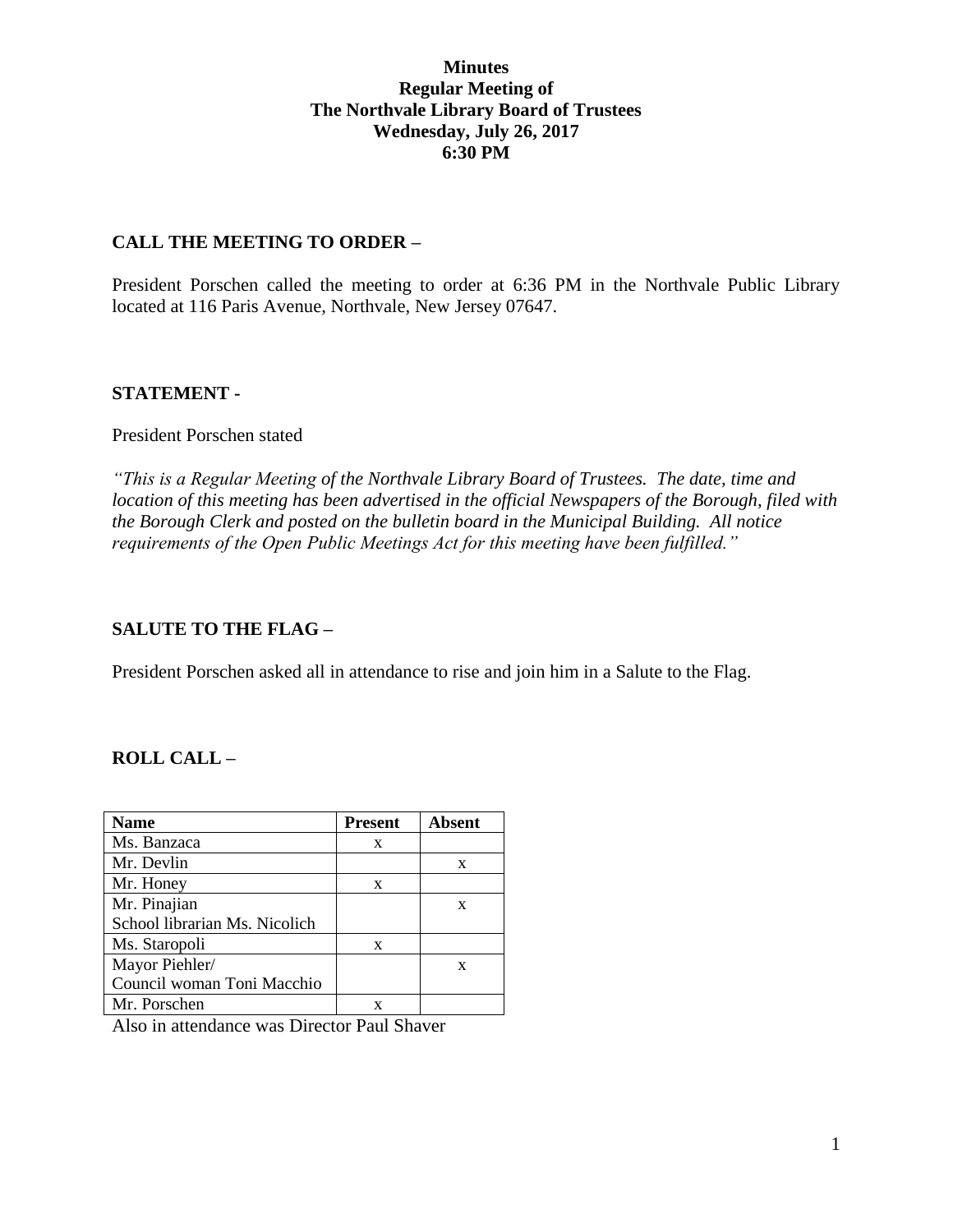## **APPROVAL OF MINUTES**

Resolved to approve the minutes from the June 28, 2017 regular board meeting

The minutes were adopted on a roll call vote as follows:

| <b>Name</b>   | <b>ACTION</b> | <b>YES</b>   | NO | <b>ABSENT</b> | <b>ABSTAIN</b> |
|---------------|---------------|--------------|----|---------------|----------------|
| Ms. Banzaca   |               | X            |    |               |                |
| Mr. Devlin    |               |              |    | X             |                |
| Mr. Honey     | second        | $\mathbf{x}$ |    |               |                |
| Mr. Pinajian  |               |              |    | X             |                |
| Ms. Nicolich  |               |              |    |               |                |
| Ms. Staropoli | motion        | X            |    |               |                |
| Mayor Piehler |               |              |    | X             |                |
| Ms. Macchio   |               |              |    |               |                |
| Mr. Porschen  |               | X            |    |               |                |

Resolved to approve the executive minutes from the June 28, 2017 regular board meeting

The minutes were adopted on a roll call vote as follows:

| <b>Name</b>   | <b>ACTION</b> | <b>YES</b> | N <sub>O</sub> | <b>ABSENT</b> | <b>ABSTAIN</b> |
|---------------|---------------|------------|----------------|---------------|----------------|
| Ms. Banzaca   | motion        | X          |                |               |                |
| Mr. Devlin    |               |            |                | X             |                |
| Mr. Honey     |               | X          |                |               |                |
| Mr. Pinajian  |               |            |                | X             |                |
| Ms. Nicolich  |               |            |                |               |                |
| Ms. Staropoli | second        | X          |                |               |                |
| Mayor Piehler |               |            |                | X             |                |
| Ms. Macchio   |               |            |                |               |                |
| Mr. Porschen  |               | x          |                |               |                |

#### **GENERAL DISCUSSION –**

Ms. Banzaca and Director Shaver have begun to meet to discuss a strategic plan for the Northvale Public Library.

The NJ Governor has just signed a NJ library construction bond Act. This will help libraries by matching money for construction. Director Shaver will research it.

Director Shaver will contact the Deputy Clerk to see if the DPW can help stabilize our drop box in the front of the building.

**Director's Report**

#### Personnel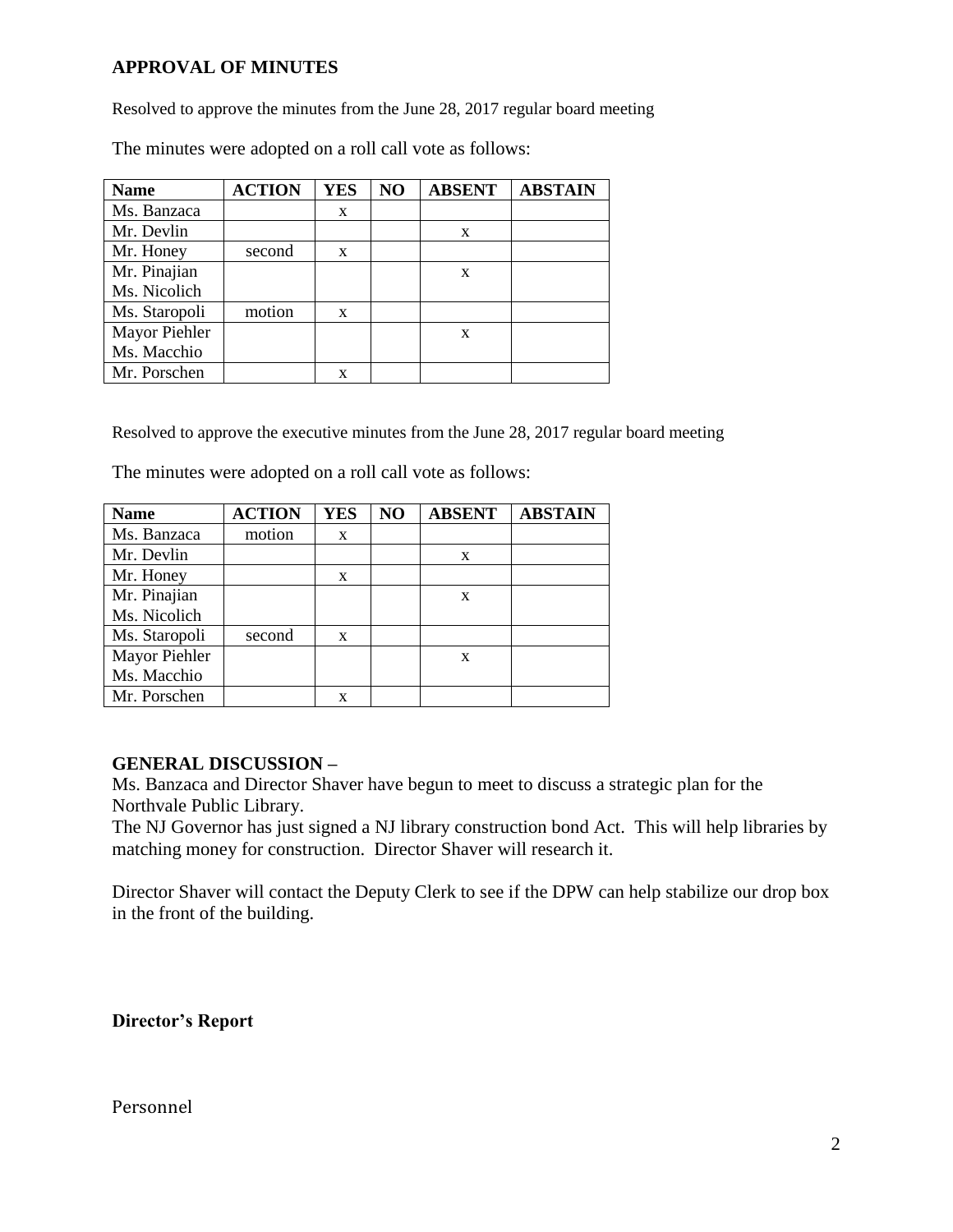- Emily Pepe's last day before formally going on maternity leave will be July 28th. Her last day in the office was July  $11<sup>th</sup>$ .
- Kimberly Broderick began on July  $17<sup>th</sup>$ . She was already trained on Polaris, but we are also training her to link and process books.
- Victoria Thomas has started. Before going on leave, Emily and Paul drew up an extensive list of responsibilities. She is fully trained in the areas we outlined and is preparing to teach the upcoming monthly Raspberry Pi, Snap Circuits, and Lego Mindstorms classes.

# Programming: June

Adult

- Northvale's Reading Book Club 1 session; 5 in attendance
- Rock Painting 2 sessions; each with 6 in attendance (12 total attendees)
- Now what do I do? 1 session, 1 in attendance
- Off-site The BCCLS Adult Services committee launched a new BCCLS-wide program database.
- Sophia Yun, a local parent and Korean language teacher has volunteered to teach Korean language classes. We are meeting later this week to discuss her possible role in our future programs.
- Noeline Grefrath has offered her services to teach an additional weekly class beginning in September. This would allow her to teach beginner and intermediate classes separately. The program she would use is based on one currently taught at Paramus Public Library.

Juvenile

 Jeffrey Yoo, a local student in Computer Science has volunteered to assist in our Lego Mindstorms and Raspberry Pi classes.

| <b>Event/Program</b> | <b>Date</b> | <b>Children</b> | <b>Tweens/Teens</b> | <b>Adults</b>  | <b>Notes</b> |
|----------------------|-------------|-----------------|---------------------|----------------|--------------|
| Stories in Slippers  | 6/1/17      | $\Omega$        | 0                   | 0              |              |
| Who Was Book<br>Club | 6/5/17      | 5               | 3                   | $\Omega$       |              |
| Story-Time           | 6/7/17      | 3               | $\Omega$            | 3              |              |
| Sunshine Craft       | 6/8/17      | 7               | $\theta$            | $\overline{4}$ |              |
| Stories in Slippers  | 6/8/17      | $\Omega$        | $\theta$            | $\Omega$       |              |
| YA Lit Club          | 6/12/17     | $\Omega$        | $\overline{c}$      | $\Omega$       |              |
| Pre-K Storytime      | 6/13/17     | 10              | $\theta$            | 1              |              |
| Teen Volunteer       | 6/13/17     | $\Omega$        | 11                  | $\Omega$       |              |
| Story-Time           | 6/14/17     | 4               | $\theta$            | 4              |              |
| Father's Day Cards   | 6/16/2017   | 8               | 6                   | 5              |              |
| Gaming<br>Tournament | 6/16/17     | 9               | 7                   | $\overline{c}$ |              |
| Books & Bites        | 6/19/17     | 5               | $\theta$            | 3              |              |
| Story-Time           | 6/20/17     | $\overline{2}$  | $\theta$            | $\overline{2}$ |              |
| DIY Flower Pots      | 6/22/17     | 7               | $\theta$            | 6              |              |
| Stories in Slippers  | 6/22/17     | 5               | 1                   | 3              |              |

 $\bullet$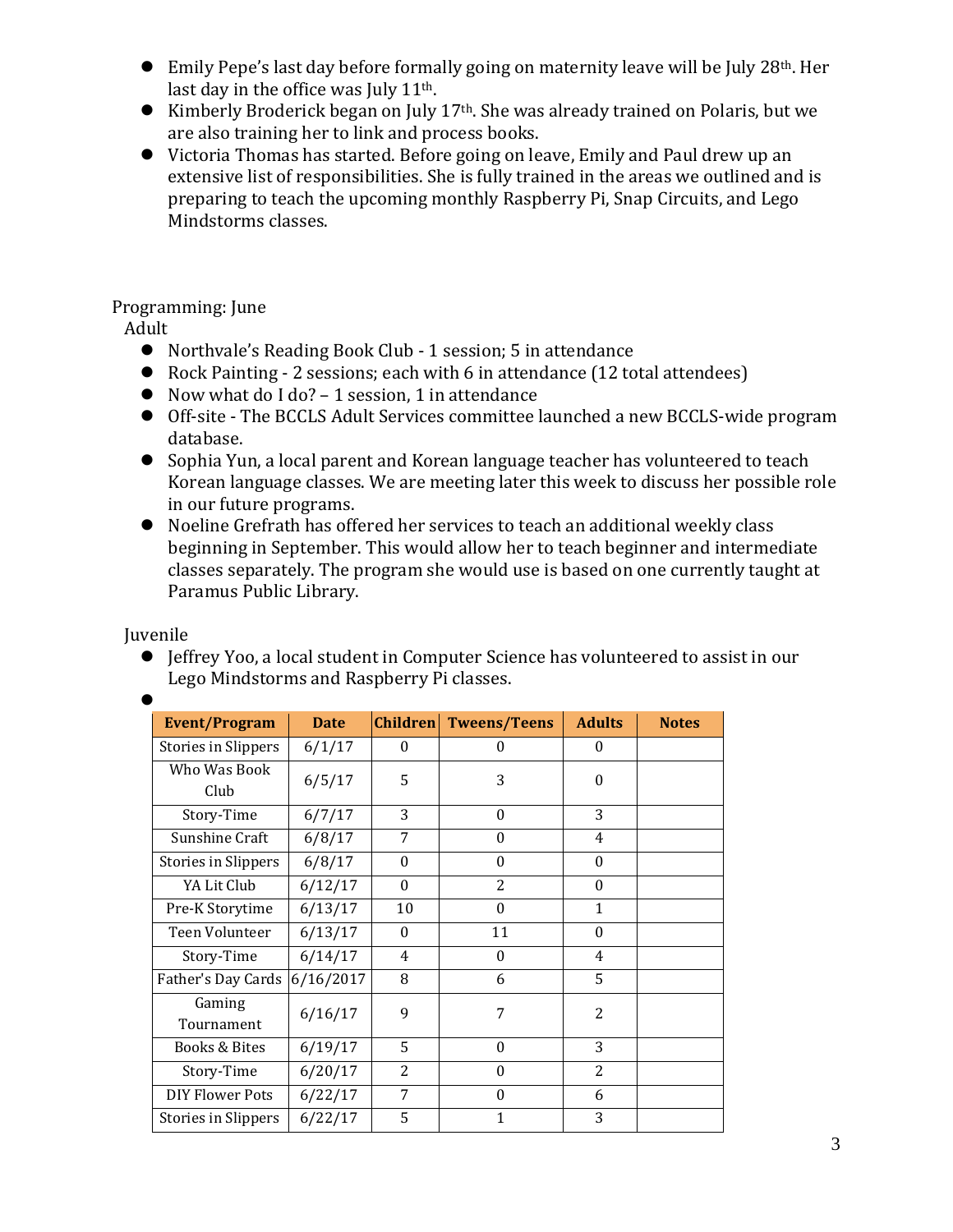| Northvale Camp            | 6/26/17      | 30             |                          | $\overline{4}$           |  |
|---------------------------|--------------|----------------|--------------------------|--------------------------|--|
| <b>Reading Buddies</b>    | 6/26/17      | 8              | 3                        | 1                        |  |
| Kick-Off                  | 6/27/17      | 50             | 4                        | 20                       |  |
| <b>Magical Melodies</b>   | 6/28/17      | 3              | $\Omega$                 | 3                        |  |
| Popsicle House            | 6/28/17      | $\overline{4}$ |                          | 3                        |  |
| <b>Reading Buddies</b>    | 6/29/17      | 8              | $\Omega$                 | $\overline{2}$           |  |
| <b>Healthy Snacks</b>     | 6/29/17      | 5              | $\overline{2}$           | 3                        |  |
| Pajama Story Time         | 6/29/17      | $\Omega$       | $\Omega$                 | $\theta$                 |  |
| Read to A Dog             | 6/29/17      | 3              | $\Omega$                 | $\overline{2}$           |  |
| <b>Kidz Coloring Club</b> | 6/30/17      | 3              | $\overline{\mathcal{L}}$ | $\overline{\mathcal{L}}$ |  |
|                           | <b>TOTAL</b> | 179            | 42                       | 73                       |  |

**Outreach** 

- Emily visited Northvale Summer Camp for Story Time on July 5<sup>th</sup>.
- Marc Lightdale from The Record has suggested writing a story on our new library programs to his editor. In preparation for this, he took pictures of some of the new changes and new materials on July 20th.

Library Cards: 1,386 patrons registered as of July 26, 2017. 16 new cards since the June report.

Our overall collection is up 11% to-date from June 2016. This is during a time when most libraries are struggling to maintain previous circulation numbers.

We experienced a 115% increase in Korean materials for June 2017 as compared to June 2016 and a 72% increase in the last two months over the previous two months.

## **Treasurer's Report**

We closed out our old bank of America credit card. We are running at 47% of the budget at the half year mark.

# **ROLL CALL VOTES –**

Resolved to approve the claims list for the month of July in the amount of \$4161.70

The resolution was adopted on a roll call vote as follows:

| <b>Name</b>   | <b>ACTION</b> | <b>YES</b> | NO | <b>ABSENT</b> | <b>ABSTAIN</b> |
|---------------|---------------|------------|----|---------------|----------------|
| Ms. Banzaca   | second        | X          |    |               |                |
| Mr. Devlin    |               |            |    | X             |                |
| Mr. Honey     |               | X          |    |               |                |
| Mr. Pinajian  |               |            |    | X             |                |
| Ms. Nicolich  |               |            |    |               |                |
| Ms. Staropoli | motion        | X          |    |               |                |
| Mayor Piehler |               |            |    | X             |                |
| Ms. Macchio   |               |            |    |               |                |
| Mr. Porschen  |               | X          |    |               |                |